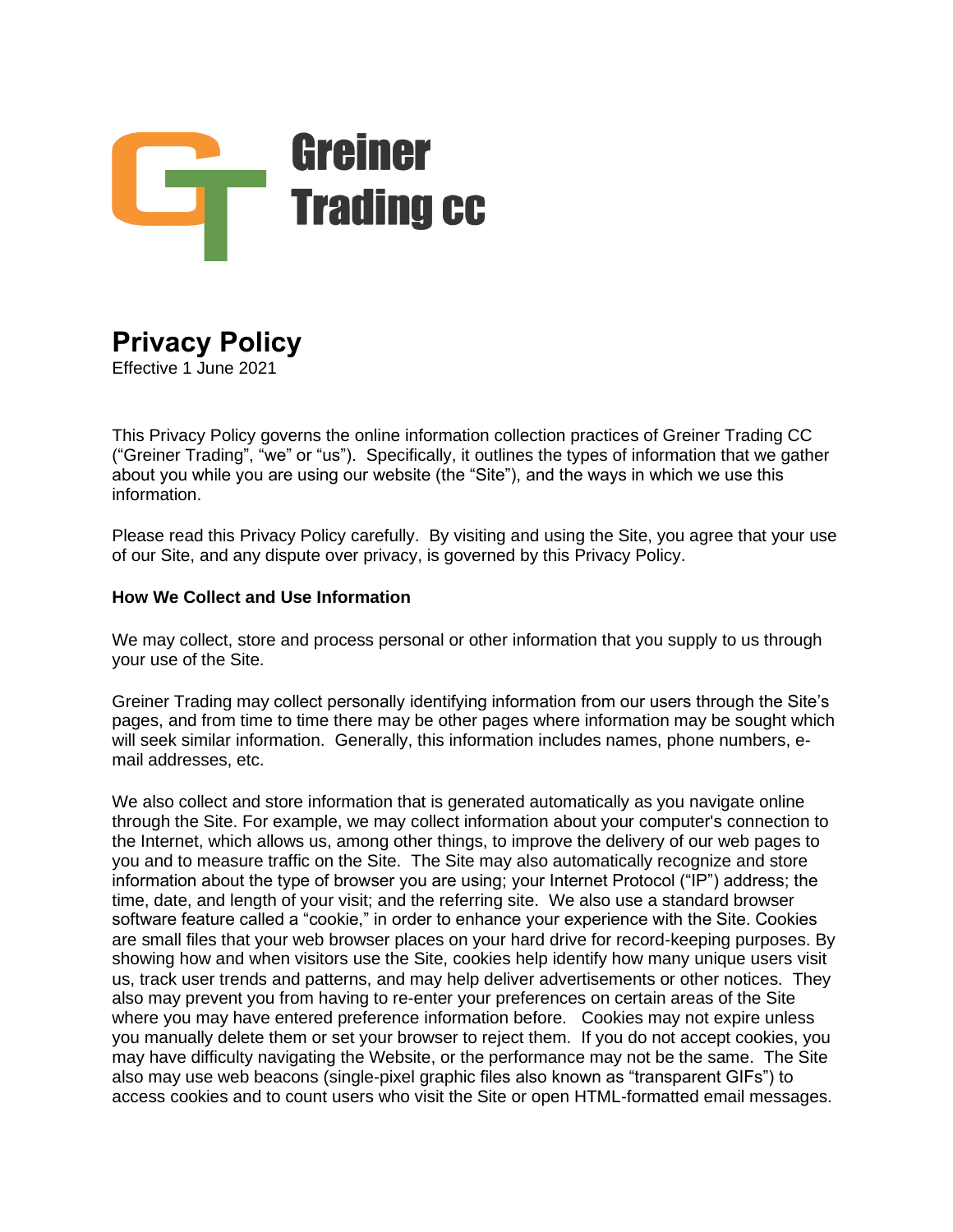We may use the information we collect from you while you are using the Site in a variety of ways, including using the information to customize features and advertising that may appear on the Site.

We may also provide your information to third parties such as data processors or other service providers or advertisers in order to improve your experience with us, the Site, or Greiner Trading, or to provide you with information about related products and services.

If you do not wish your information to be used for any of the above described purposes, email**:** susan@greinertrading**.**co.za and specify the purposes for which you do not want your information to be used. Please allow us a reasonable time to remove your information from these purposes and cessation of these purposes may therefore not be immediate.

Additionally, Greiner Trading may disclose your information to the extent that such disclosure is required by law or to such an extent as we reasonably believe such disclosure is necessary to protect our legal interests. We reserve the right to cooperate with legal authorities and to release such information to comply with legal process. Your information may also be transferred to a third party in the event of a sale, acquisition, merger or bankruptcy involving Greiner Trading.

The Site may also include links to other websites or provide access to products and services offered by third parties, whose privacy policies we do not control. When you access another website or purchase third party products or services, use of any information you provide is governed by the privacy policy of the site you are visiting who is providing such products or services or collecting your information.

#### **Use of Google Analytics**

We may also use Google Analytics Advertiser Features (or other similar services) to optimize our business.

Advertiser features include:

Remarketing with Google Analytics;

Google Display Network Impression Reporting;

DoubleClick Platform Integrations; and

Google Analytics Demographics and Interest Reporting

By enabling these Google Analytics Display features, we are required to notify our visitors by disclosing the use of these features and that we and third-party vendors use first-party cookies (such as the Google Analytics cookie) or other first-party identifiers (such as the DoubleClick cookie) and third-party cookies or other third-party identifiers together to gather data about your activities on our Site. Among other uses, this allows us to contact you if you begin to fill out our check-out form but abandon it before completion with an email reminding you to complete your order. The "Remarketing" feature allows us to reach people who previously visited our Site, and match the right audience with the right advertising message.